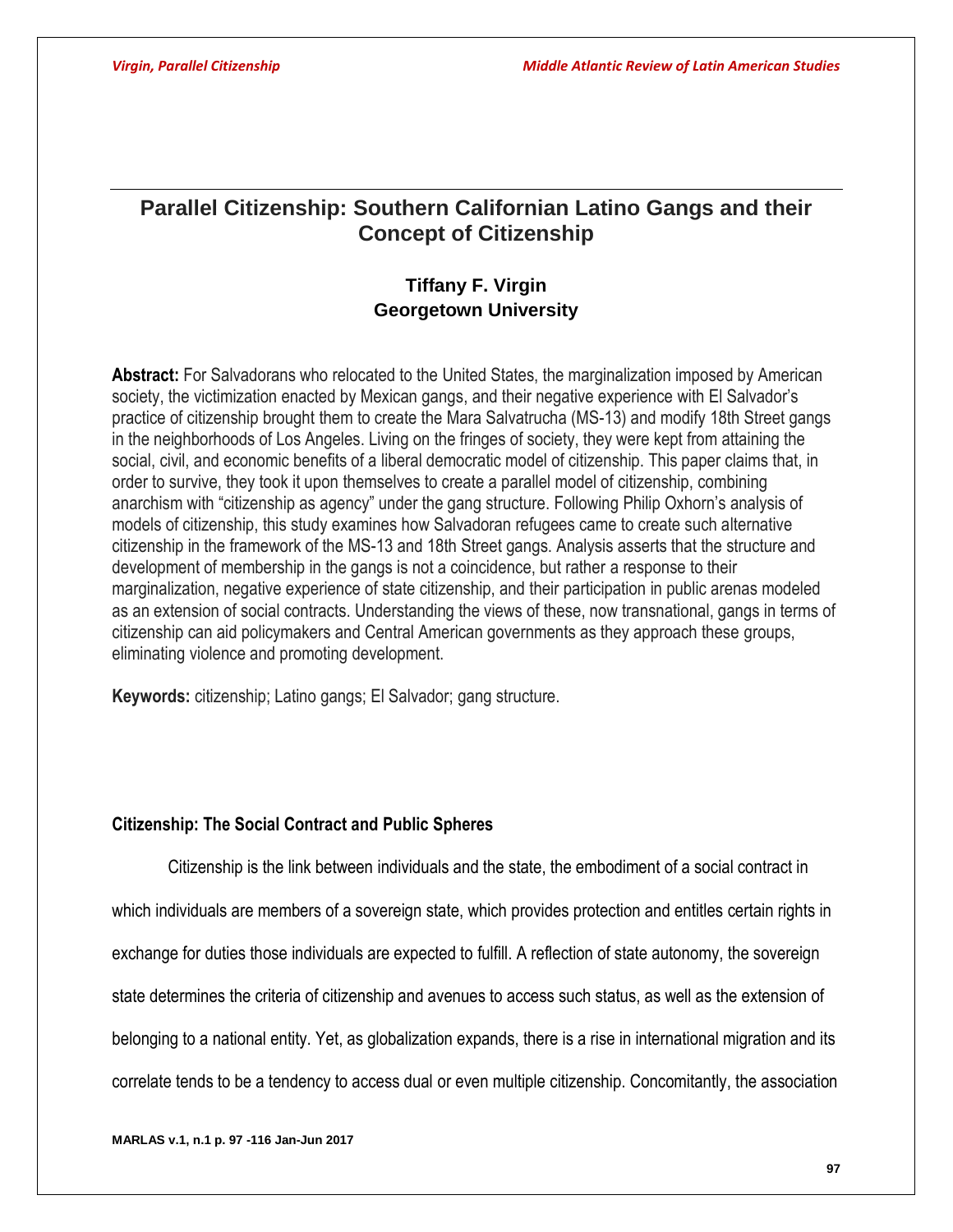of citizenship and national identity with cultural roots and a common history is waning as populations are becoming more diverse and integrated into global society, making a utilitarian concept of citizenship seem more attractive. As tensions develop in citizenship, the reaffirmation of the traditional, culturally based form of citizenship often takes an individualist turn, geared to preserve a past culture, language, or religion. Nevertheless, scholars agree that the state continues to be the basic core of political organization, the root of social contract, and thus the determinant of citizenship.

T.H. Marshall (1950) traced the development of citizenship to be a sequencing of rights throughout the eighteenth, nineteenth, and twentieth century. This transferred into three facets of citizenship that, according to him, have sequentially promoted civil, political, and social rights, the latter supported by the belief that everyone should share a standard level of social-economic well-being. More recently, cultural rights, including those of a collective character, were added to this spectrum of rights. Marshall believed that State institutions had the responsibility to ensure these rights through the judiciary, legislative, and welfare system. B.S. Turner (2013), on the other hand, has considered citizenship to be a collection of legal, political, economic and cultural actions that qualify an individual to be a member of society. This framework of practices guides a process that grants avenues of access to available resources and services. Here, there are two kinds of citizenship, the active form and the passive form. Active citizenship is linked to social citizenship in which there is participation in the community. Passive citizenship is when the individual lacks such participation in community affairs.

**MARLAS v.1, n.1 p. 97 -116 Jan-Jun 2017** In this sense, interpretations of the social contract vary between a vision of rights citizens are entitled to and a perspective stressing those practices and actions citizens should exercise as full members of society, that is, practices that reflect a commitment and investment in society, and further on, reinforce the normative involvement with the institutional frameworks of the state. The public spheres play a crucial role in sustaining this contract between society and its government by providing a public space where individuals can discuss societal issues, develop public opinion, and thus influence political action.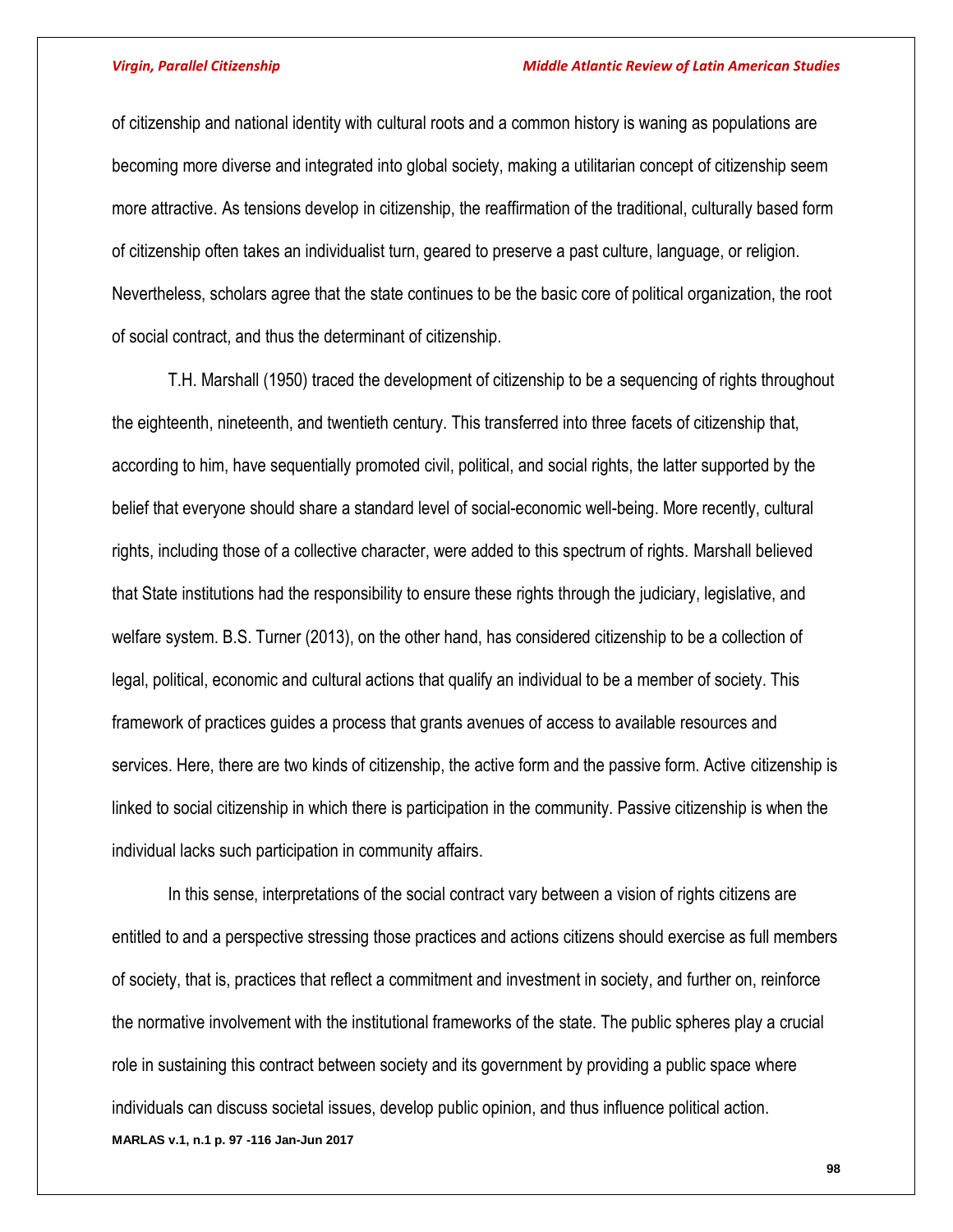As we move analysis into the enactment of citizenship, we should ask what are the consequences when the public sphere is ruptured, especially in urban areas with dense populations not fully integrated into the prevailing models of citizenship predicating liberal democratic models of participation and representation. Bickford (2000) suggests that the structure of cities impacts the public sphere, and thus how citizens interpret democratic governance and participation, resulting in a level of inter-subjectivity that divides the citizenry. Hyper-segregation, supported by institutional practices, is one way in which the public sphere is divided. Those who experience this are mainly minority groups and recently arrived immigrants, among other groups that may fall under second-class citizenship. These groups experience residential isolation and challenges to access basic services as well as the right to work, all of which impact these individuals' participation in the public sphere, the social contract, and thus belonging to the citizenry. It is in this case when marginalized groups create their own public sphere, limited to the boundaries of their community and neighborhood, and their own concept of citizenship. This paper will explore one such case, the development of alternative models of citizenship among the Latino gangs rooted in the *barrios* of Los Angeles, California.

### **Origins of Latino Gangs in Los Angeles, California**

**MARLAS v.1, n.1 p. 97 -116 Jan-Jun 2017** Gangs have existed since the nineteenth century in large cities of the United States, particularly the northeast, Chicago, and industrial areas of the Midwest. It was in the twentieth century that gangs began emerging on the west coast, particularly in the Mexican immigrant communities of California and the Southwest. The origin of such street gangs is said to have been based in Los Angeles, often referred to as "the 'epicenter' of America's gang problem" (Diaz 2009: 14). This is due to the conditions and treatment that Mexican immigrants underwent in the early twentieth century, which shaped the barrio culture that many Latino gangs of Los Angeles are deeply connected to. The barrio culture is a reflection of the violent history of the American West, with the "continuing contest for cultural dominance between Anglos and non-white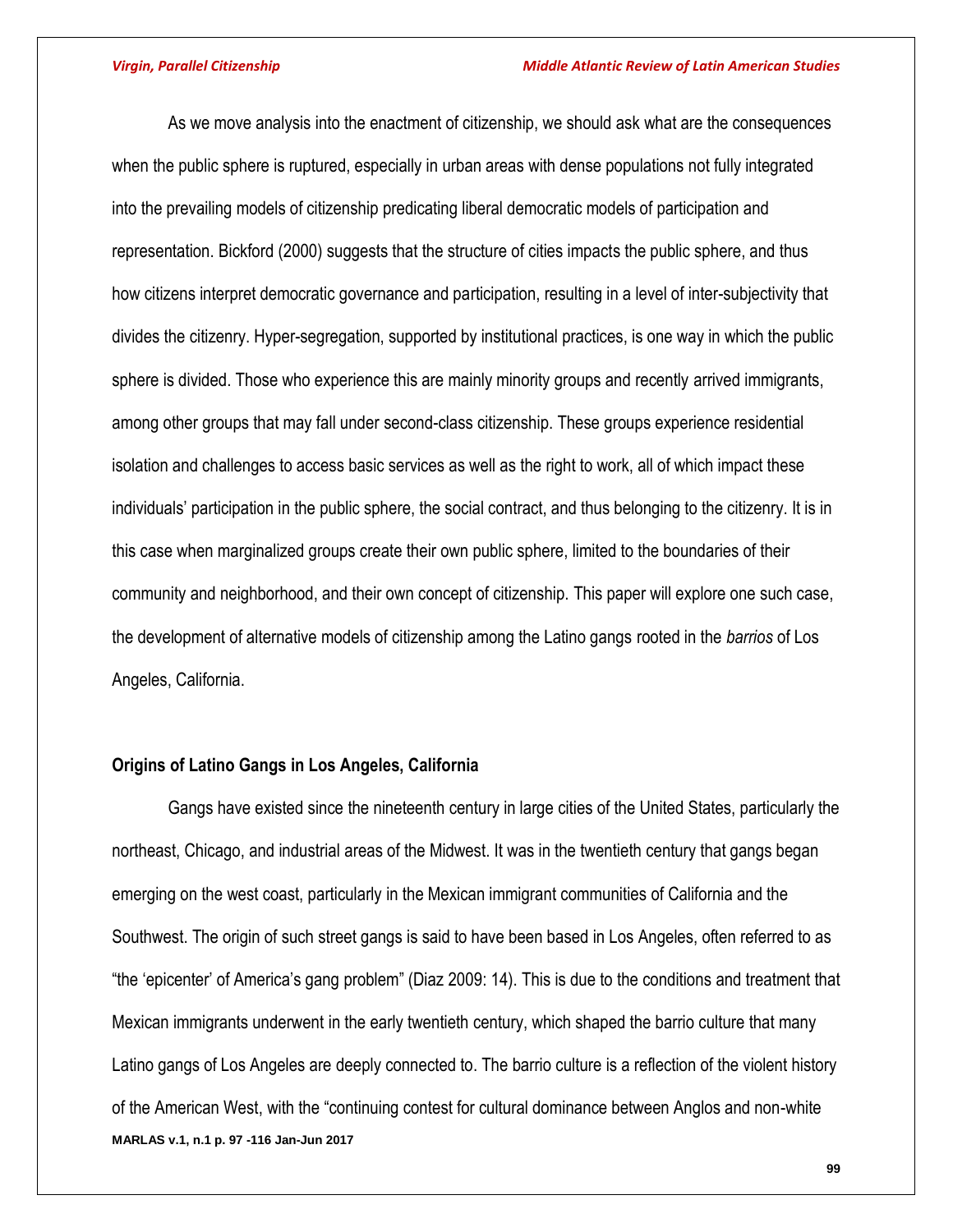### *Virgin, Parallel Citizenship Middle Atlantic Review of Latin American Studies*

minorities" (Diaz 2009: 35). Many Mexican immigrants experienced this when migrating to California in response to the growing agribusiness demand for unskilled labor. The children of this "Great Migration," between 1900 and 1930, would be the ones to develop the early Latino gangs of California.

The first Mexican youth gangs took root in the barrios of Los Angeles in the early 1940s: the 38th Street, the Alpine Street, Dogtown, and White Fence gangs. The increasing struggles of marginalized groups introduced fighting gangs in the late 1930s and early 1940s, opening membership to youths "who were estranged from the culture of their parents, rejected by the dominant society, and often left largely on their own" (Diaz 2009: 66–67). The barrios reflected what has traditionally been recognized as popular attitudes among Latino immigrants in terms of assimilating to American culture: many thought learning English or adopting American customs in food or clothing was unnecessary. Moreover, there was reluctance to take on U.S. citizenship, "often feeling that they would not gain much in a discriminatory society and would lose the protections that Mexican citizenship afforded them" (Diaz 2009: 65). Salvadorans in the 1980s would experience a similar estrangement, although in their case they were directly denied the chance to belong as the U.S. government did not recognize them asylum or refugee status. These sentiments would inspire the construction of their own gangs within the public sphere their community had created.

**MARLAS v.1, n.1 p. 97 -116 Jan-Jun 2017** James Diego Vigil's multiple marginality theory further explains why these Latino gangs developed. The forces that marginalized first Mexican, and then Salvadoran, youth include "discrimination and segregation in low-income neighborhoods, poverty, poor schooling, minimal parental supervision, and distrust of law enforcement" (Diaz 2009: 43; Vigil & Yun 1996). The effects of marginalization were felt most by second generation immigrants who sensed alienated from both the old culture of their parents and the new culture of American society. As youth are in vulnerable stages of their lives, and agents of social control—such as schools, families, and law enforcement—fail to adequately provide means for socialization, the gangs give a sense of belonging that is absent elsewhere.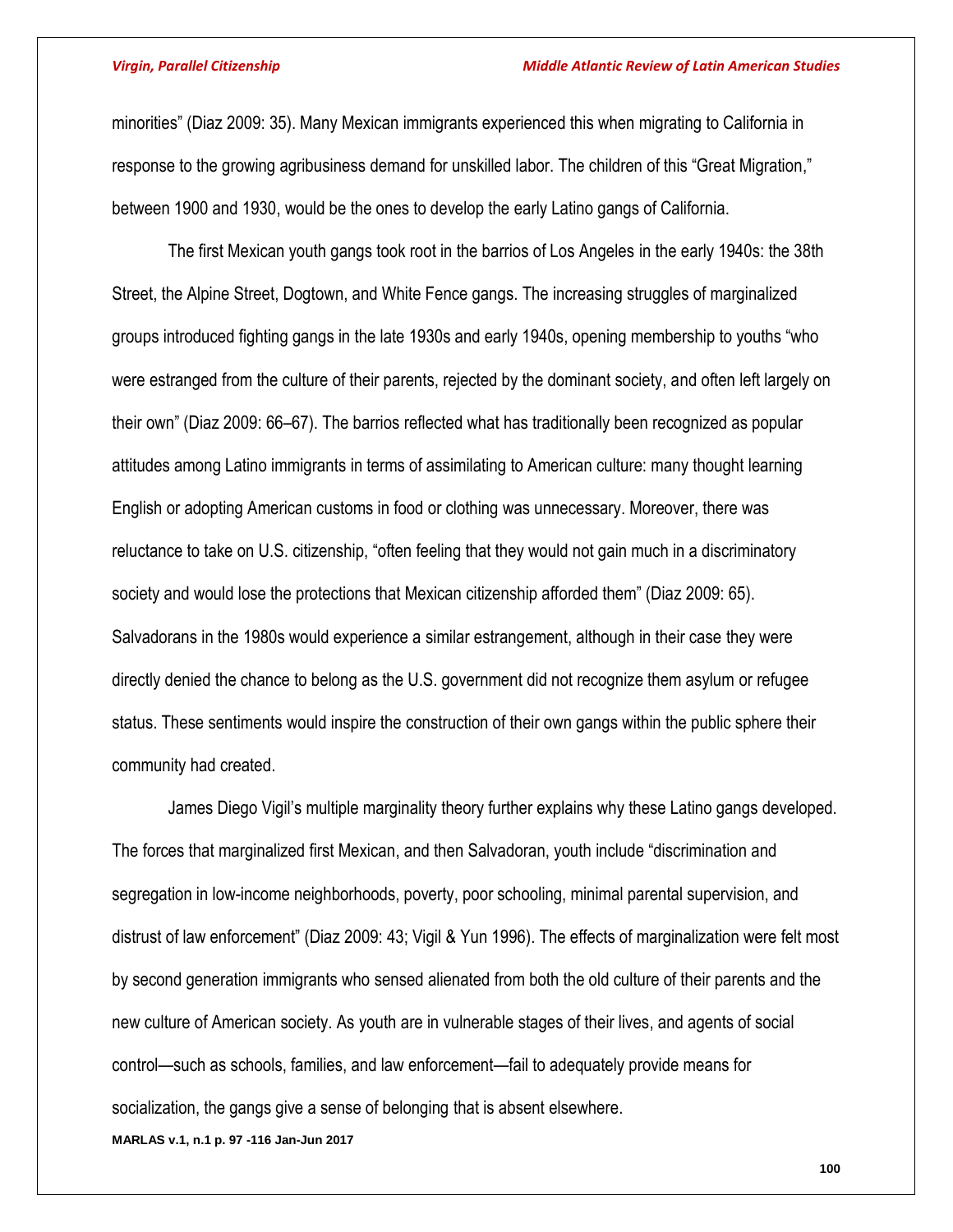### **Signs of Citizenship and Belonging**

### *An Alternative to Social Conformity*

The decision to join the MS-13 or 18th Street gang is a result of the failure to undergo mainstream socialization and have strong connections to society, all of which are experiences that take part in the public sphere. These bonds, which encourage conformity, are based on four elements: attachment, commitment, involvement, and belief. According to social control theory, when these societal bonds are weakened, "deviance" crystallizes. In the case of the Salvadoran youth in Los Angeles, factors such as the family breakdown, single-parent households, and a lack of positive male role models were not only prevalent in those neighborhoods, but were also by-products of the racist barriers that prevented full integration into society. These factors affected the youth's ability to attach to social norms, and thus the desire to conform. Family and the education system are important for inspiring healthy goals in young adults as well as the commitment to conventional beliefs because the individual—due to strong attachment bonds—"seeks the approval of significant others or wants to prove that he or she is motivated to pursue laudable goals" (Vigil & Yun 1996: 141). However, due to broken families, the lack of parental presence in the lives of these youths because of the need to work, and the feeling that they do not belong, these Salvadorans do not find reason to commit themselves to goals that would tie them closer to a society they cannot relate to. Ideally, a youth has role models that serve as a guide towards these activities that increase commitment to socially acceptable goals, but the lack thereof deters the desire to be socially accepted and to believe in the social value system.

**MARLAS v.1, n.1 p. 97 -116 Jan-Jun 2017** Measuring the level of conformity these Latino gang members have to society through the social control theory is a way to demonstrate how they resist American social norms, rejecting the U.S. concept of citizenship and formulating their own membership. In the case of the MS-13 and 18th Street gangs, the barrios of Los Angeles had the common pattern of "macrohistorical forces and socioeconomic stresses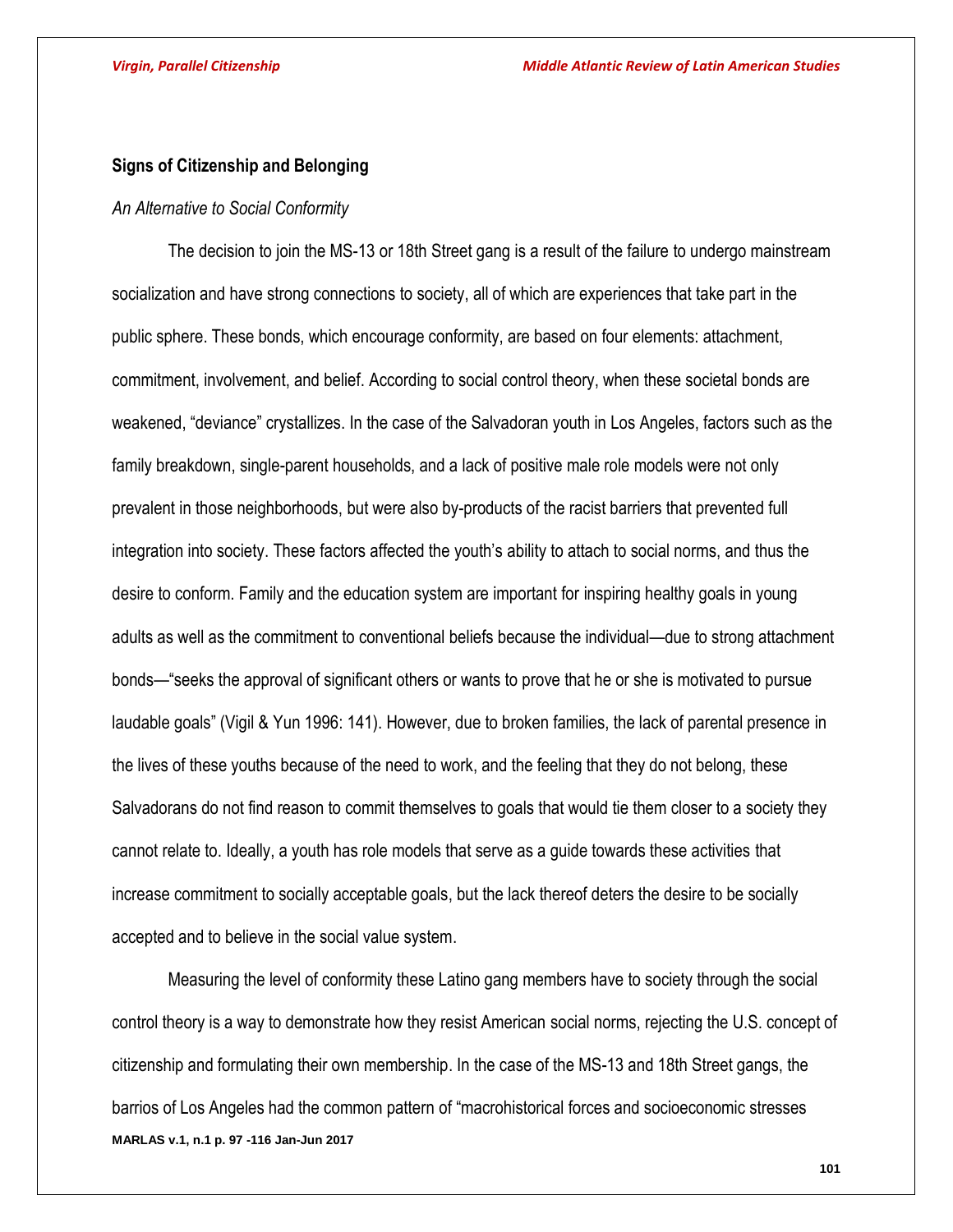[which] cultivated an environment that actually discourage[d] the formation of attachment bonds" (Vigil & Yun 1996: 145). According to Vigil and Yun, these obstacles suppressed "the motivation for youth to exercise responsibility and discipline for work and family duties, as they found the paths to achievement blocked" (ibid.). Thus, their model of citizenship within the gang became an alternative to the one they were surrounded by in American society, first formulated as a different kind of social citizenship, and then developed to incorporate other aspects of citizenship, such as political and economic forms. Like other marginalized groups "confronted by the cold permanence of racism and oppression," these gangs "turned away from secular, Western identities and toward nationalism, ethnicity, or militant religions" (Hagedorn 2008: xxiv).

After exposure to political violence and state terror during the Salvadorian civil war, Salvadorian refugees came to the United Statse in hopes of new beginnings. <sup>1</sup> However, they were again marginalized and removed from the public sphere, thus looking to themselves for a system that would help them access basic services and give them an alternative model of participatory citizenship they could benefit from. By the twenty-first century, the MS-13 and 18th street gangs grew into institutionalized organizations. Philip Selznick's theory (1948) of institutionalization and its application by Hagedorn allow for the interpretation of citizenship characteristics in these gang organizations. According to this theory,

institutions acquire an identity that is shaped by the need to adapt to changing conditions. These include rivalry with other organizations as well as power struggles by group leaders. As organizations institutionalize, they develop rituals and ceremonies that distinguish them from other similar organizations, and come up with an apocryphal organizational history. An organization produces a formal or informal structure with rules and role expectations, its members identify with the organization, and it gathers support from at least some elements of the broader community (Hagedorn 2008: 8).

**MARLAS v.1, n.1 p. 97 -116 Jan-Jun 2017**

 $\overline{a}$ 

<sup>&</sup>lt;sup>1</sup> The majority of first-generation MS-13 and 18th Street gang members were Salvadoran immigrants who sought refuge in the United States from their war-torn country in Central America. Only 2% of the Salvadoran population who applied for asylum status in the 1980s were approved, whereas the majority were labeled "frivolous" due to legalization provisions made by the Immigration Reform and Control Act (IRCA) of 1986, which only gave 146,000 Salvadorans legal status during the 1980s (Gammage 2007).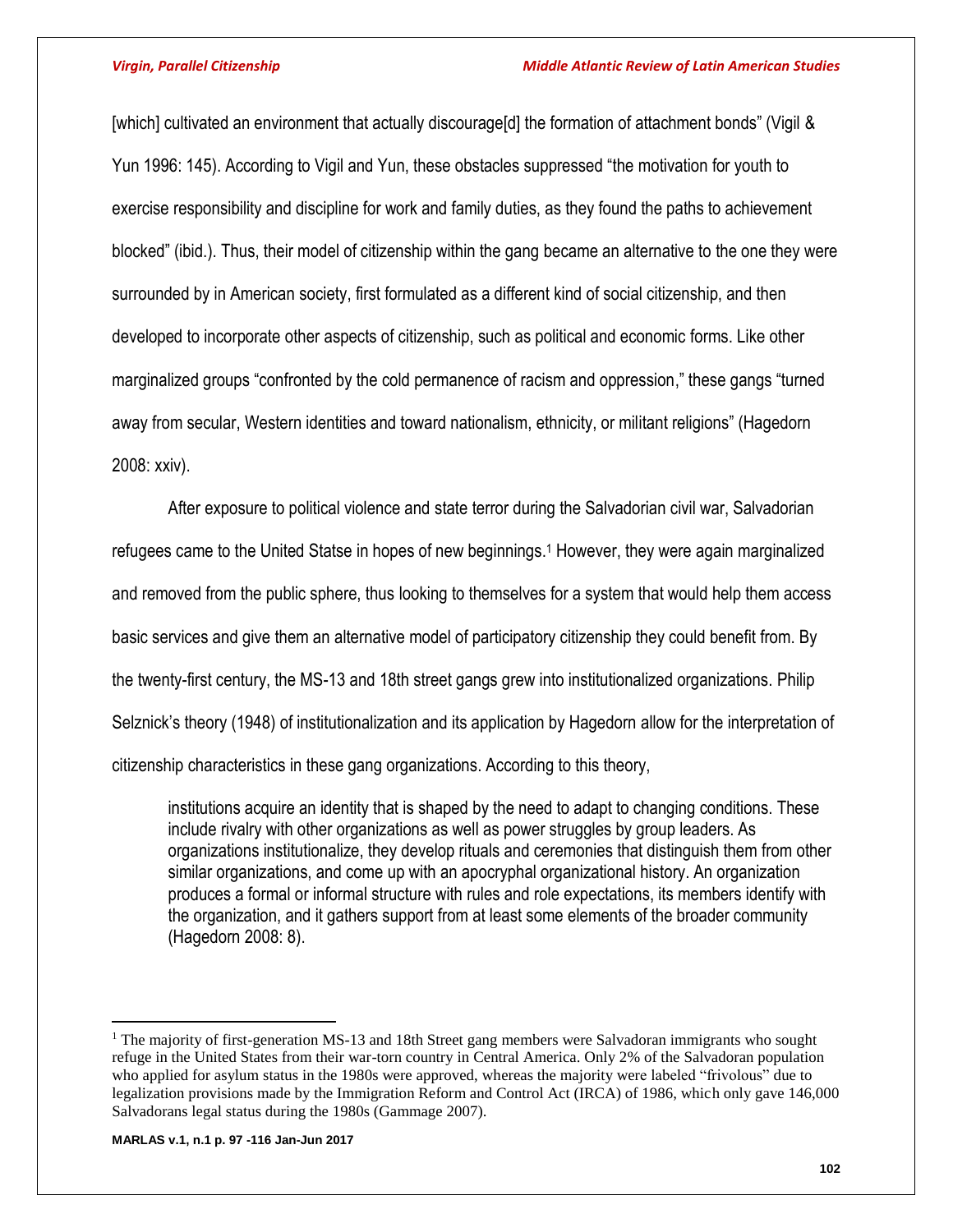Thus, a relationship develops between the gang (organization) and the community, from which the organization gathers support while establishing rules and role expectations for its members that, in turn, shape their identity as a group and as alternate form of citizenship under a new social contract.

# *The Organization and the Community: A Social Contract*

From the outside, it may seem that the sole purpose of gangs is to cause terror and support an illegal market of drug trafficking from which they gain most of their income. However, to the youth of the Salvadoran community, the Latino gangs instill in its members—as well as the community—a belief in the organization itself. The gangs provide its members with an alternative to the concept of citizenship represented in general society. At the same time, there is also a deeper relationship for its members because cultural ties make the bond stronger. The fact that these gangs have been institutionalized implies that:

the gang's show goes on despite changes in leadership (killed, incarcerated, or 'matured out'); it has organization complex enough to sustain multiple roles of its members (including roles for women and children); it can adapt to changing environments (police repression or civil war); it fulfills some needs of its community (economics, security, services); and it organizes a distinct outlook of its members (symbols, rituals, traditions, sometimes called a subculture) (Hagedorn 2008: 9–10).

Thus, there is a commitment to involve and protect the community at different levels of the organization, and the organization is determined and persistent in making sure it survives any force that tries to eliminate its presence. As Hagedorn states, a "frustrated and demoralized population will reluctantly turn to armed non-state actors who can provide security of a sort, a sense of identity, perhaps the sole local supply of jobs, and rudimentary services that the state cannot or will not offer" (2008: 21). Certainly, that is what the gang has become for the Salvadoran and greater Latino community.

*An Informal Structure, A Public Sphere*

**MARLAS v.1, n.1 p. 97 -116 Jan-Jun 2017**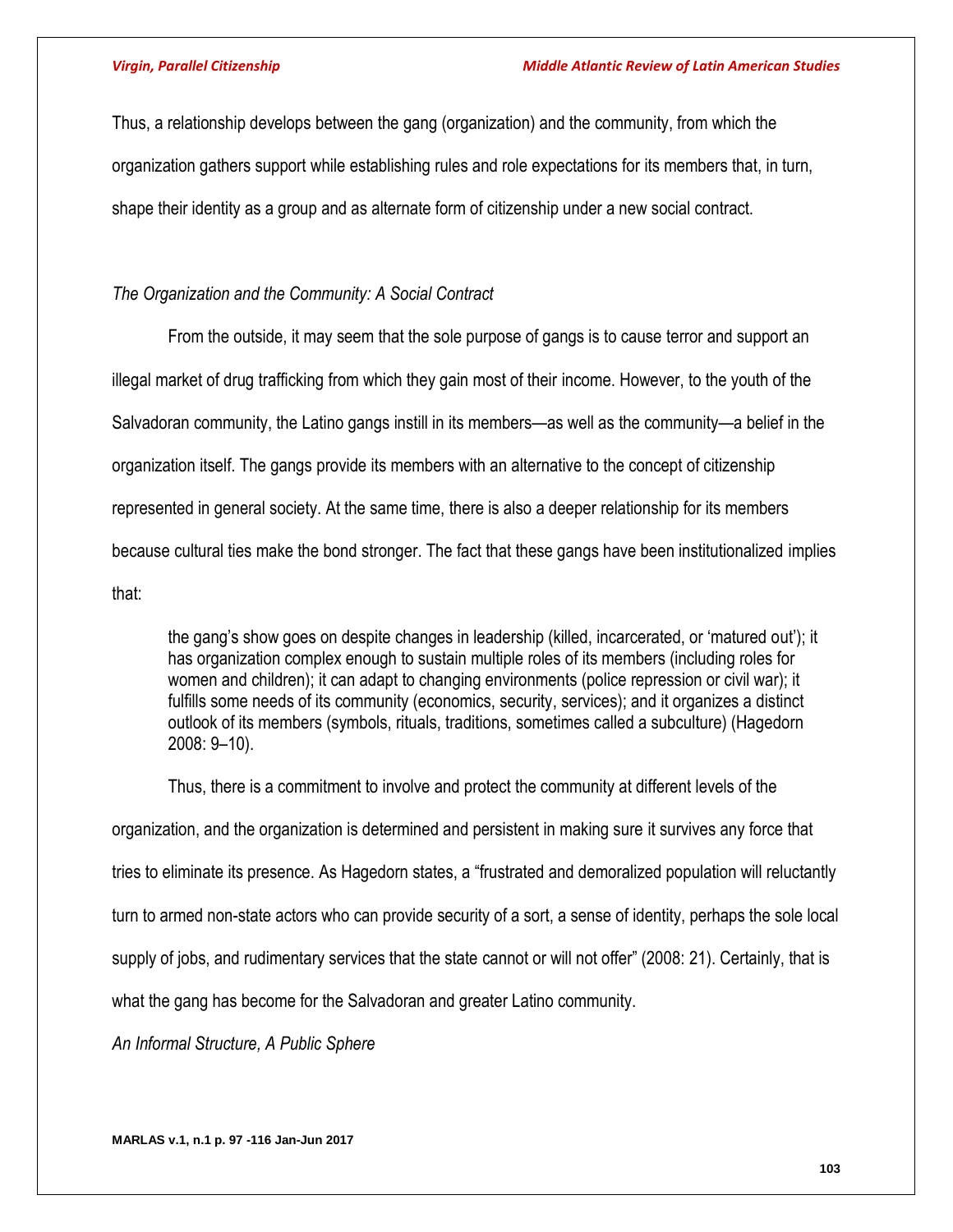When Mara Salvatrucha first came into existence, between 1985 and 1988, many joined the gang because it "provided a source of protection, assistance, associations, and connections for newly arriving Salvadoran immigrants and for immigrants who were having problems becoming part of the community" (Valdez 2011: 25–26). Because of the rapid increase in membership, by the early 1990s MS-13 had secured enough power to influence the gang subculture of Los Angeles. Beyond the initial reasons for joining a gang, organizations such as Mara Salvatrucha offered a worldview, a belief system that outlines membership. This indirectly secures allegiance, strengthening not just dependency but also loyalty to the gang. Such experiences are especially true for young teenagers.

This coincides with Hirschi's concept (1969) of the socialization process in that early street experiences, pre-gang cohorting, and insufficient schooling experiences all significantly undermine a youth's attachment to conventional goals (Vigil & Yun 1996: 154). When the *commitment* to goals is destabilized by these experiences, their *involvement* in activities that will lead to social acceptability—and *belief* in the social value system presented by American society—disintegrates. The gang offers an alternate belief system for the immigrant youth and those interested in joining the gang. Aside from high dropout rates for Latinos in the area, once they were out of school, they "'drop[ed] into' gangs and commit[ed] themselves to the gang's values and norms. Street socialization additionally alienate[d] youth from what [was] learned in the schools, and societal discrimination and economic injustice further erode[d] allegiance to conventional commitments" (Vigil & Yun 1996: 154). When they lost this connection, the gang encouraged participation in activities that helped the youth gain respect in the streets, mainly through acts of violence. This changed the youth's definition of success for one that is deviant and against social control, the gang having offered an alternate socialization process with new beliefs.

**MARLAS v.1, n.1 p. 97 -116 Jan-Jun 2017** The gang became a substitution for the education system that failed many Latinos, and gave them a chance to still attain a respectable status in the streets. As one scholar of Latino gangs explains, the gang is "'the family of last resort…when the parents are absent, abusive, or just worn down by the pressure of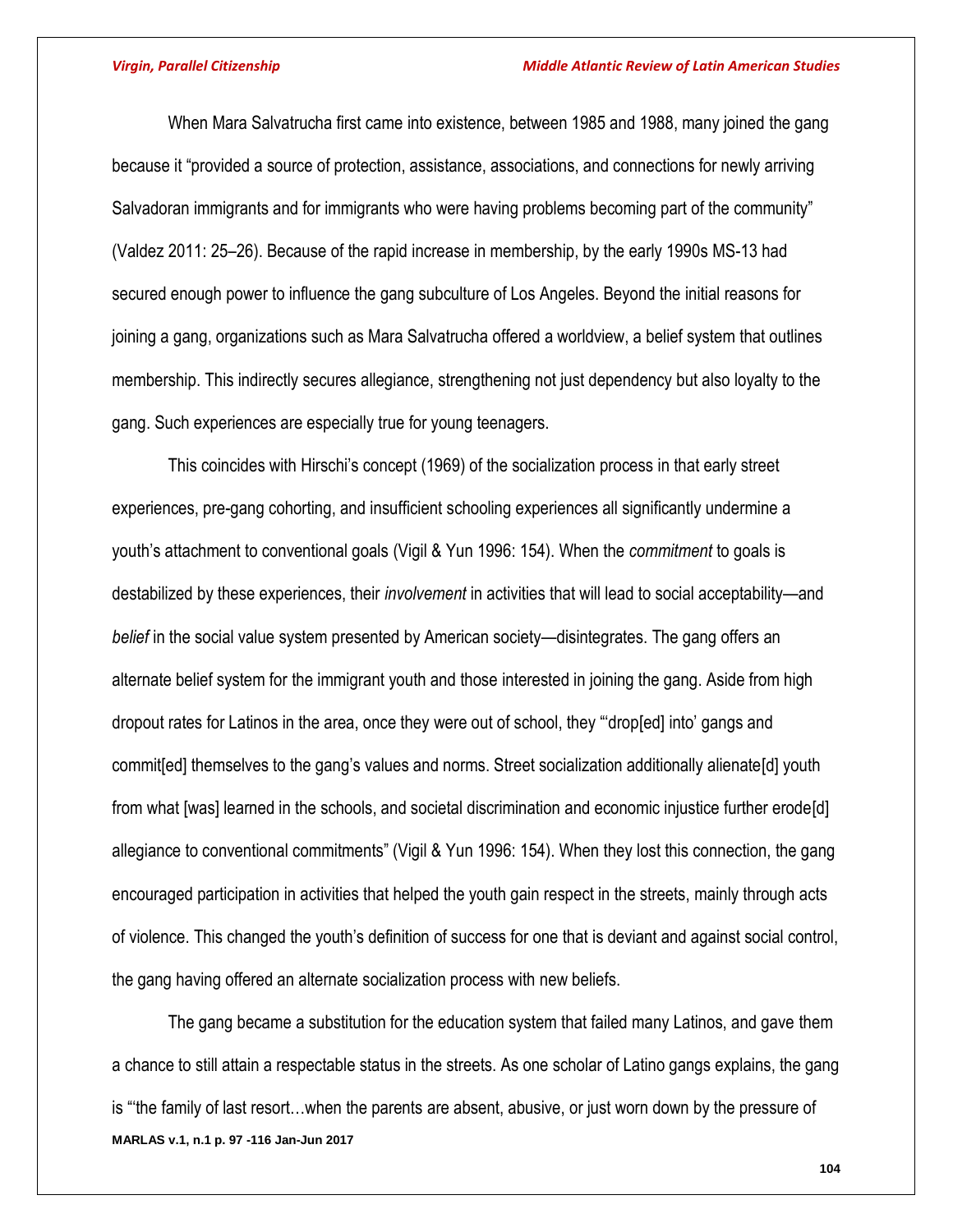barrio life,' and it becomes 'a school when public education disintegrates" (Diaz 2009: 43–44). By 1999, the Latino street gangs—"many of which now had a mixed-race membership"—were the fastest growing type of gang in the country (Valdez 2011: 33). They were still loosely structured, working in small subsets of the gang that they were associated with. Those who fall into a role of leadership within the gang are those who are most prone to violence and criminal activity. They are referred to as "shot callers" (slang for street or prison gang elites), and can be as "young as fifteen or sixteen years old, can exert a strong influence over the subordinate gang members and have a major impact on the gang's activities" (Valdez 2011: 35).

Gender roles have also played an important, and in some ways revolutionary, part on the structure of gangs and the concept of membership. Traditionally, women were not allowed to join gangs. These Latino gangs broke the gender barrier: women could join formerly all-male gangs, create an all-female gang, and even become co-leaders of a gang. In addition to sharing leadership roles, female members were also allowed to partake in "drive-by shootings, robberies, carjacking and murders, and in some cases they shared equal responsibility with their male cohorts for the protection of gang turf and fellow gang members" (Valdez 2011: 32). In some instances, their treatment in the gang revealed them as equals to men. Even when deciding to join these gangs, women had the choice of being "jumped" in just like men, where for a certain length of time members of the gang are allowed to beat the nominee. Alternatively, women had the option of being "sexed" in, something that men were not offered. In this situation, "a dice is rolled to determine how many gang members [the woman] has to have sex with in order to solidify her membership into the gang" (Valdez 2011: 35). Girls also had to fight to gain respect (status and recognition) just like the male gang members, but once this was obtained, they relied on their reputations and less on fighting (Chesney-Lind, Shelden, & Joe 1996: 198). At the end of the day, whereas women were also granted a form of membership and citizenship to these gangs, there was still a sexual double standard that characterized "'male gang members' as well as neighborhood views of girls in gangs. Girl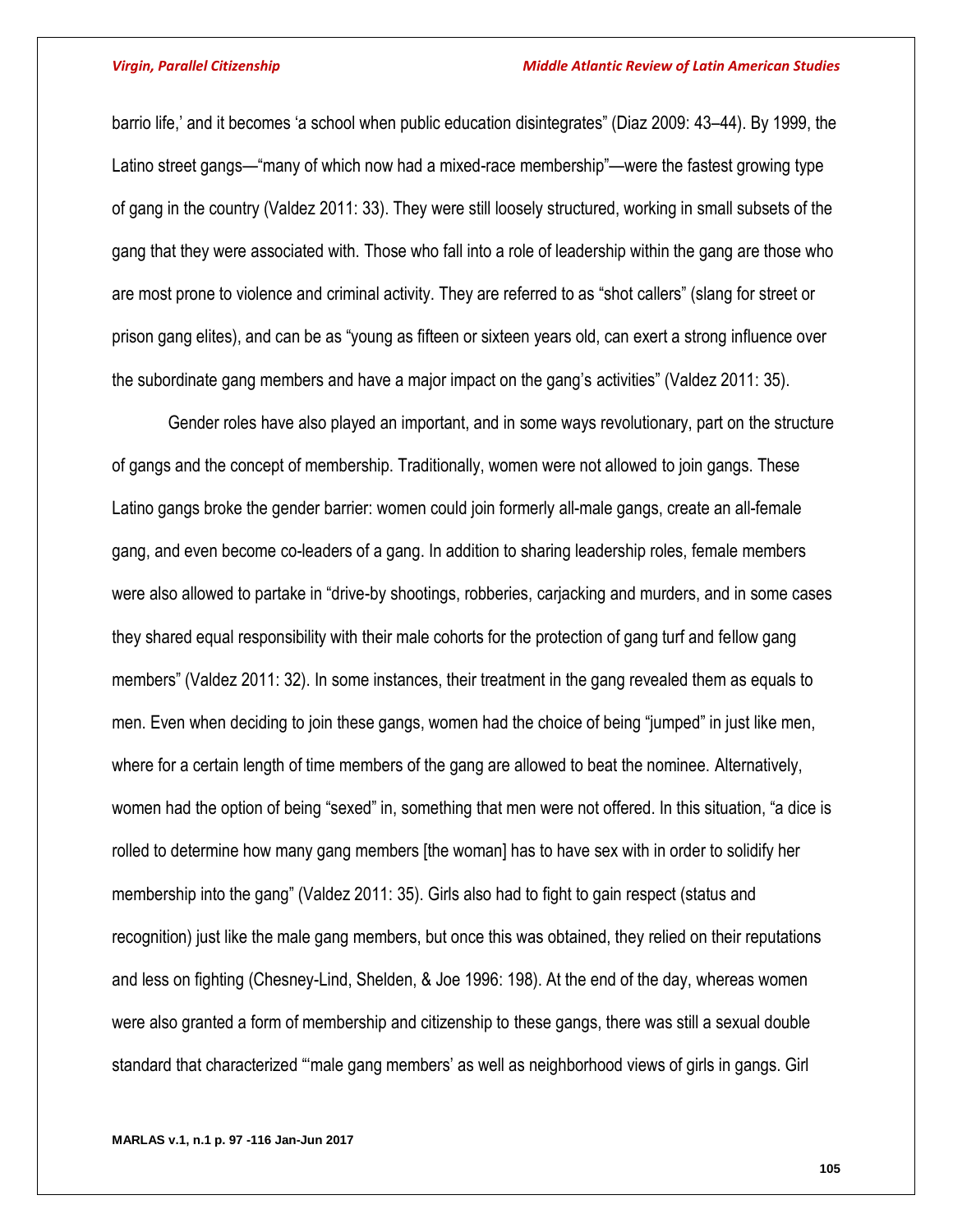gang members were labeled 'tramps' and symbolized as 'no good,' despite the girls' vigorous rejection of these labels" (ibid.).

### *Formalities of the Organization: Citizenship*

Several gang traditions and rituals embody aspects of the model of citizenship it offers members. As previously mentioned, in order to join the gang, one had to partake in the initiation ritual of being "jumped" in. Some say this process is to reassure the group that the nominee could handle a beating, or furthermore, that he or she was strong enough to be part of the gang. If nothing else, this ritual sheds light on the gang mantra that stands for violence and fear: "The more you fear me, the more you respect me" (Valdez 2011: 35). This ritual has changed from the time Mexican gangs first formulated it. Back then, "membership was informal and did not require the violent entry ritual common among later gangs—beating and sometimes commission of a criminal act, including murder, to prove one's steel" (Diaz 2009: 66). Indeed, the definition of membership, and thus citizenship, is different from that of Mexican gangs. With increasing competition in the drug trafficking business, violence in neighborhoods where gangs resided also increased. It spread to occur "in churches, aboard public buses, at movie theaters, and on or near school campuses. Young Latino gang members in particular have tended to be very violent…always prepared for a chance encounter with rivals" (Valdez 2011: 35).

**MARLAS v.1, n.1 p. 97 -116 Jan-Jun 2017** Yet, this idea of violence and respect ties into another defining characteristic of citizenship in Latino gangs: honor. Valdez makes it known that, "in the Latino street gang culture, losing a life in defense of the neighborhood is considered an honor both to the gang and to the individual gang member who has paid the highest price"; the individual's sacrifice will be avenged by his surrogate family, his gang (2011: 35). Their death is often memorialized in a well-attended funeral—considered to be another ritual of the gang—where gang members wear special clothing and lay down the gang's colors on the coffin. Not only does this sound like a military ceremony, but it also depicts the idea that these members are citizens of the same organization. Even the laying down of gang colors can be a metaphor for laying the colored flag of their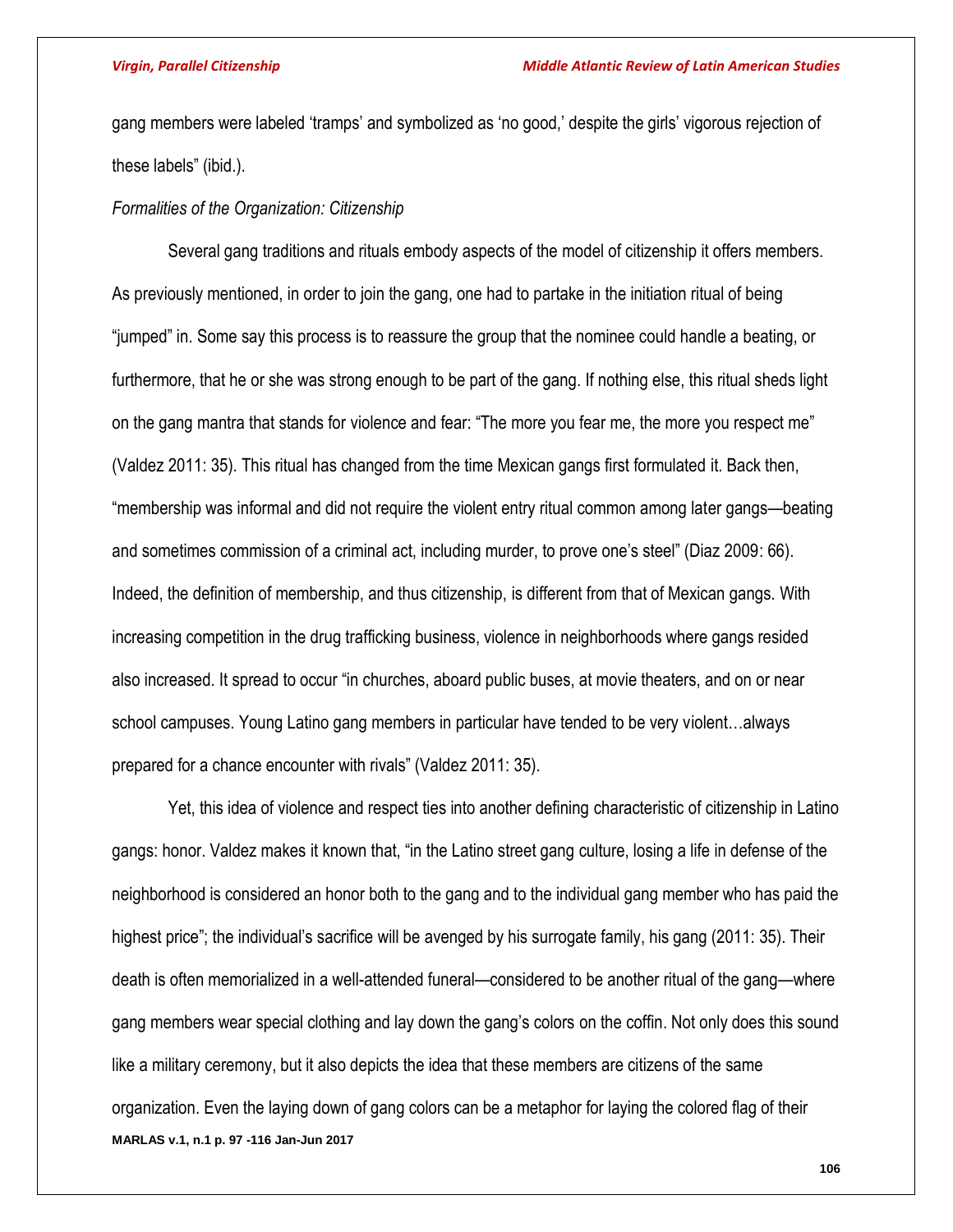### *Virgin, Parallel Citizenship Middle Atlantic Review of Latin American Studies*

common citizenry. In some cases, a member's death is seen as a martyr of "the cause" in rivalries against other gangs. To be a citizen of this group is to gain respect in the community by showing strength through physicality. It reflects ownership and power of the streets that so many ethnic gangs fight for.

By the time the MS-13 and 18th Street gangs developed, a dominant ideology that fear and violence is how one gains power, control, and respect in the neighborhoods enabled several Latino gangs to take over entire communities. An additional way gangs were able to implement fear and intimidation was through drug trafficking. This trend really began in the 1950s with the emergence of the Mexican Mafia, a prison gang in California commonly known as La Eme (the "M") (Valdez 2011: 26–28). The "M" wanted to gain control over the Latino street gangs and drug trafficking activity in L.A. partly by monopolizing such ideology of violence. By 1993, the Mara Salvatrucha gang started to partake in drug trafficking, as well as extortion, robbery, and murder, aligning itself with the Mexican Mafia by using the number "13" along with their gang name (Valdez 2011: 29). This indicates a coalition between the two gangs because the thirteenth letter of the alphabet is "M," thus implying an association with the Mexican Mafia when they refer to themselves as MS-13. Doing so connects them directly with the source that is monopolizing and influencing drug trafficking business in the area. The way these gangs were able to institutionalize and organize their business was through the founding of the Sureños, "a general term for Southern California Latino gangs that includes La Eme, MS, and the 18th Street Gang" (Valdez 2011: 28). The "M" gang served as a foundation for this network.

**MARLAS v.1, n.1 p. 97 -116 Jan-Jun 2017** The ability of multiple gangs to network with each other demonstrates not only organization and institutionalization of a system, it also implies economic citizenship. Every member within each gang has a duty to fulfill as part of a greater systematic process that ideally guarantees each gang wealth and income. To be a member—a citizen—of the gang means to help take part in their illicit business. And the system is only growing more and more as these gangs are able to expand. According to their level of organization and type of activity, a gang can be classified as first-, second-, or third-generation. In the case of MS-13,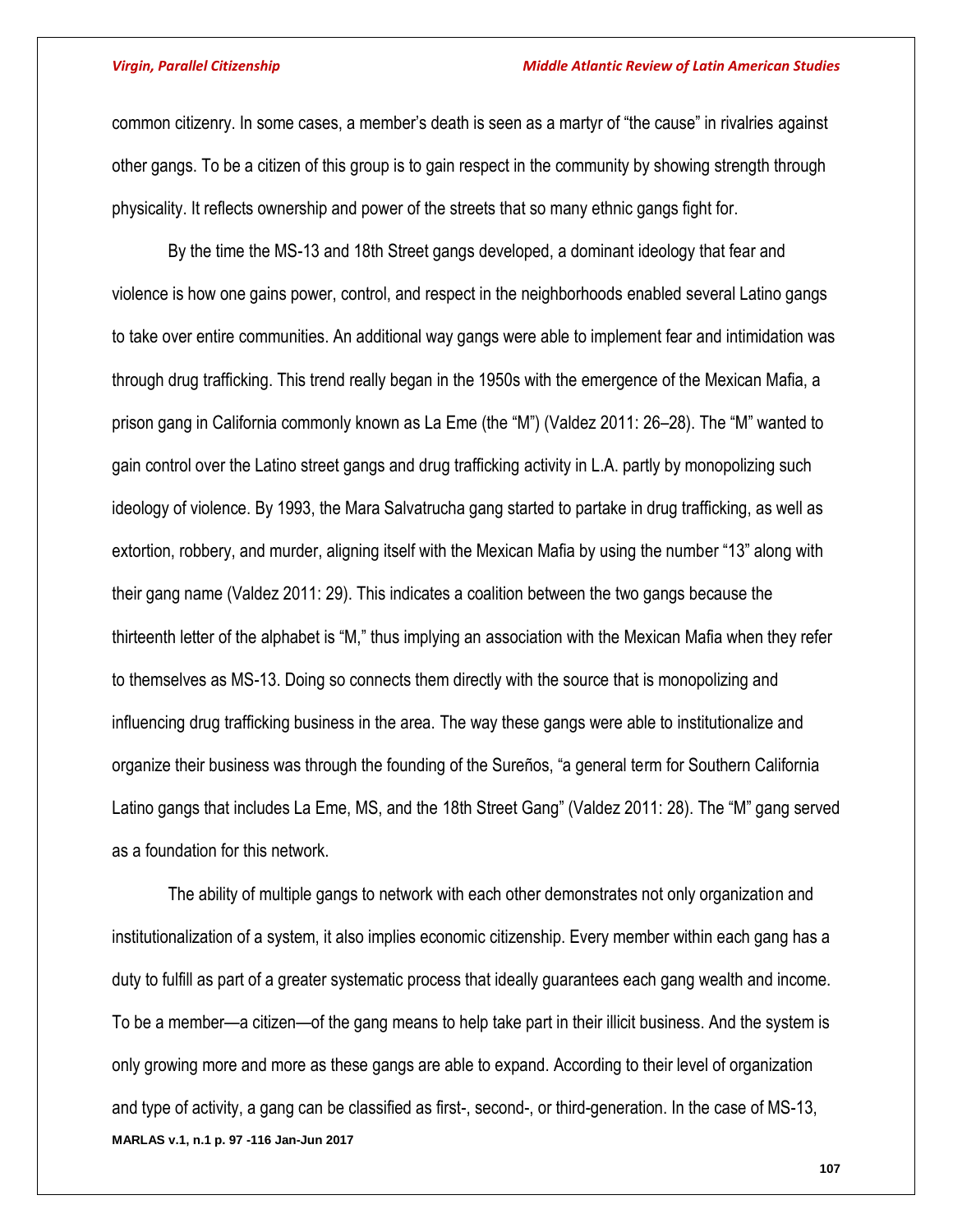### *Virgin, Parallel Citizenship Middle Atlantic Review of Latin American Studies*

they are "evolving toward a third-generation structure as it deepens its level of organization across the country" (Valdez 2011: 36–37). This implies that they are "highly structured and center on the acquisition of money and power through sophisticated criminal activity. They operate across borders and can come to resemble crime syndicates more than street gangs" (Valdez 2011: 36).

Although these gangs support an informal economy, and may cause havoc to reach statuses of power, they still provide an alternate job market and income source for their members. Yashar argues that the illicit activity that gangs partake in actually harms the rights and forms of citizenship through distortions, such as violence and fear, which are produced by the illicit economy (2013: 437–439). It deprives basic citizenship rights, including freedom from harm, which is considered fundamental. However, Yashar is referring to the liberal democratic form of citizenship where certain civilians are incorporated in the public sphere and social contract, and fall outside of these immigrant communities. The majority of those within the Latino community have not been granted the same level of citizenship or participation in the public sphere as the majority of the greater population, and thus are secluded from free market competition in U.S. society. The creation of these gangs in one way is to respond to this dilemma by taking it upon themselves to develop a system so they can still compete in a free market economy. The violence and fear they inflict in the neighborhoods is to secure their power in order to guarantee a chance at competing in the illicit economy, their only way to make profit fast. Many times, this violence is inflicted on the enemy rather than on members of their own community. So, in perspective, it depends on whose citizenship is being analyzed. Members inside and outside of the gang in the surrounding community, who receive protection and other benefits from the presence of gangs, are granted opportunities to practice forms of citizenship—it is not violated. Those who are outside of this system and are caught in the cross fire, essentially those who do benefit from U.S. society's model of citizenship, probably will experience some side effects of this alternate form of citizenship being nearby.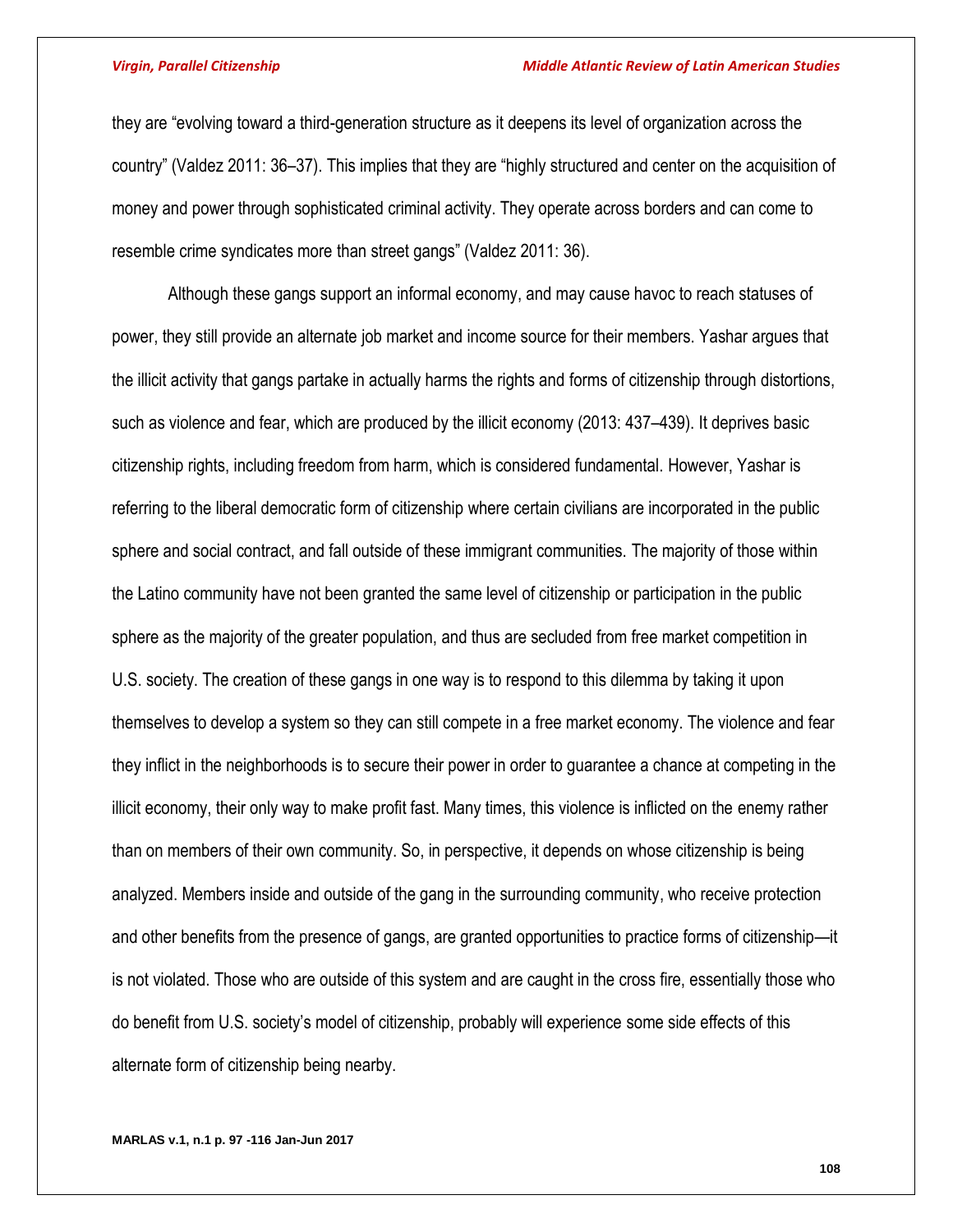## **A Model of Citizenship**

### *Anarchism*

The Mara Salvatrucha and 18th Street gangs provide opportunities for members to practice different kinds of citizenship duties and privileges. The gang's connection and relation to the greater community is a form of social citizenship. Their representation, dedication, and loyalty to a particular gang versus other gangs is a form of political citizenship. And finally, partaking in a systematic means of drug trafficking in order to earn some form of income is a representation of economic citizenship. Although it seems that these are basic practices of any form of citizenship under any model of government, whether it be populism, socialism, liberal democracy, or anarchy, some of these practices are restricted more than others. Of these options, however, it seems that the restructured form of gang citizenship mostly agrees with and fits the structure of anarchy. For one, there is a literal absence of government because these gangs chose to depend upon themselves rather than the local government for needs and assistance. Their negative experience of death squads by the Salvadoran government in addition to marginalization by American society upon arrival to Los Angeles have shaped and influenced this view. Furthermore, the ideology of violence and intimidation in order to gain power, respect, and control reflect ideals of an anarchic model and form of citizenship. Even Valdez alludes to the idea when he says that "the varied motivations that bring youths into gangs also tends to encourage anarchic attitudes" (2011: 37). At the same time, these gangs have institutionalized themselves to their conditioned state in society.

Nonetheless, these gangs are not a form of lawlessness and political disorder in society because they have institutionalized themselves, as the negative and traditional notion of anarchy implies. Rather, their structure is what Pierre-Joseph Proudhon would dub as anarchism, a concept he began to embrace and defended in 1840 in *What is Property?*:

In a given society, the authority of man over man is inversely proportional to the state of intellectual development which that society has reached. . . . As man seeks justice in equality, so society seeks order in anarchy. . . . Every question of domestic politics must be decided by departmental

**MARLAS v.1, n.1 p. 97 -116 Jan-Jun 2017**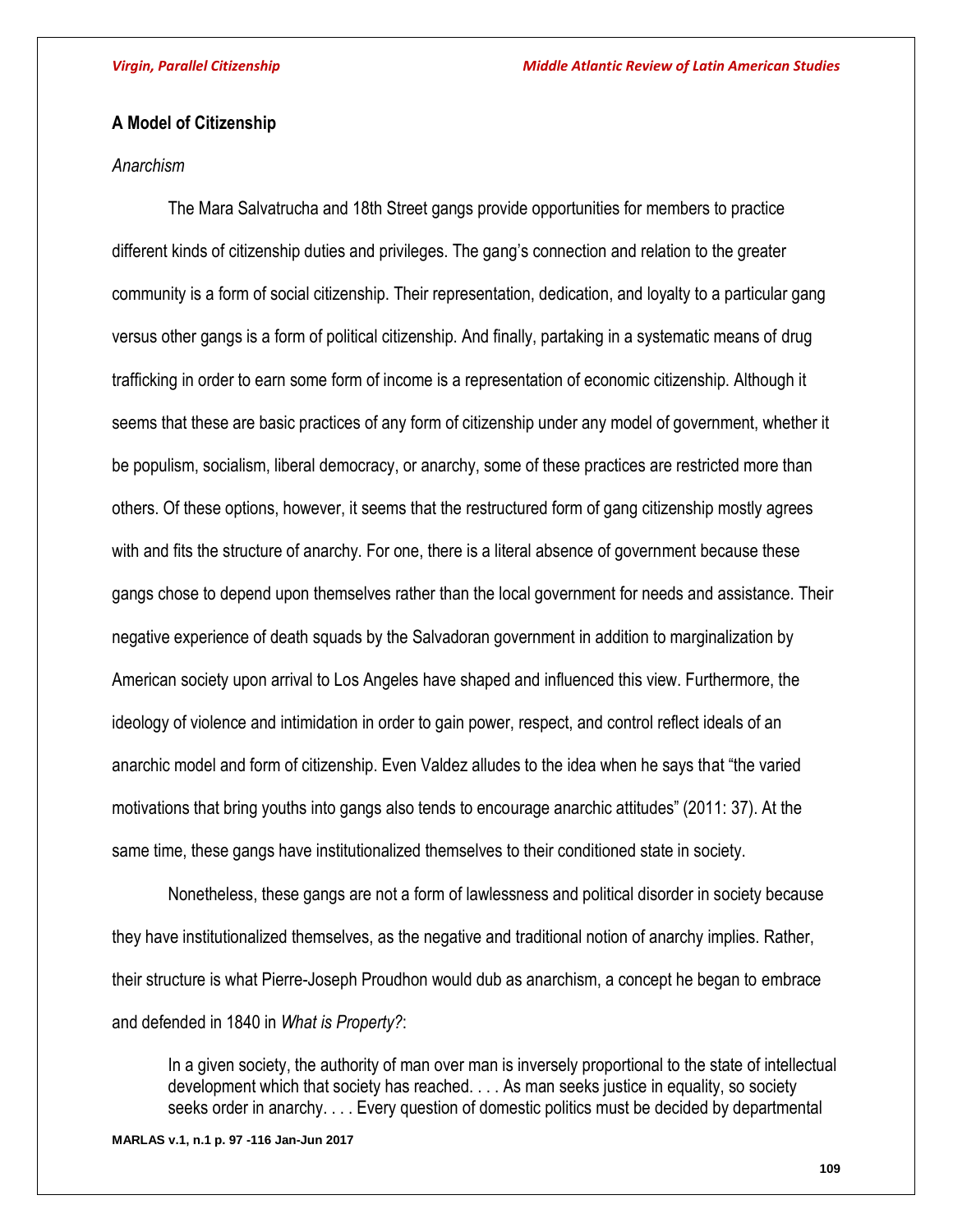statistics; every question of foreign politics is an affair of international statistics. The science of government rightly belongs to one of the sections of the Academy of Science, whose permanent secretary is necessarily prime minister; and since every citizen may address a memoir to the Academy, every citizen is a legislator. But, as the opinion of no one is of any value until its truth has been proven, no one can substitute his will for reason—nobody is king (Proudhon 1840: 264– 265).

Essentially, liberty and justice of the individual would be best achieved in a system such as

anarchism where there is absence of a sovereign yet not necessarily implying disorder in society. For many

immigrant cultures, "anarchy offer[s] both resistance to mainstream capitalist society and a community

determined to change society to one that valued individual freedom while promoting collectivity" (Kelland

2010: 39–40). Proudhon's thoughts on government institutions may also align with those who have been

excluded from its public sphere:

Experience, in fact, shows that everywhere and always the Government, however much it may have been for the people at its origin, has placed itself on the side of the richest and most educated class against the more numerous and poorer class; it has little by little become narrow and exclusive; and, instead of maintaining liberty and equality among all, it works persistently to destroy them, by virtue of its natural inclination towards privilege. . . . We may conclude without fear that the revolutionary formula cannot be Direct Legislation, nor Direct Government, nor Simplified Government, that it is NO GOVERNMENT. Neither monarchy, nor aristocracy, nor even democracy itself in so far as it may imply any government as all, even though acting in the name of the people, and calling itself the people. No authority, no government, not even popular, that is the Revolution. . . . Governing the people will always be swindling the people. It is always man giving orders to man, the fiction which makes an end of liberty (Proudhon 1851: 108, 126).

Anarchism dismisses the Hobbesian idea that man, outside the protection of a sovereign, faces

misery and a short life; man can survive without it. The state would be replaced by a form of society that

ran on mutual cooperation, which fits the model of the Sureños in Southern California. These gangs have

structured themselves this way in society, an institutionalized group that relies on themselves to pursue

certain goals and provides an alternate form of membership based on collectivist values.

*Citizenship Outside of the State*

Philip Oxhorn's analysis of alternative models of citizenship demonstrates how Salvadoran

refugees came to create the model of citizenship found in the MS-13 and 18th Street gangs. Angled with a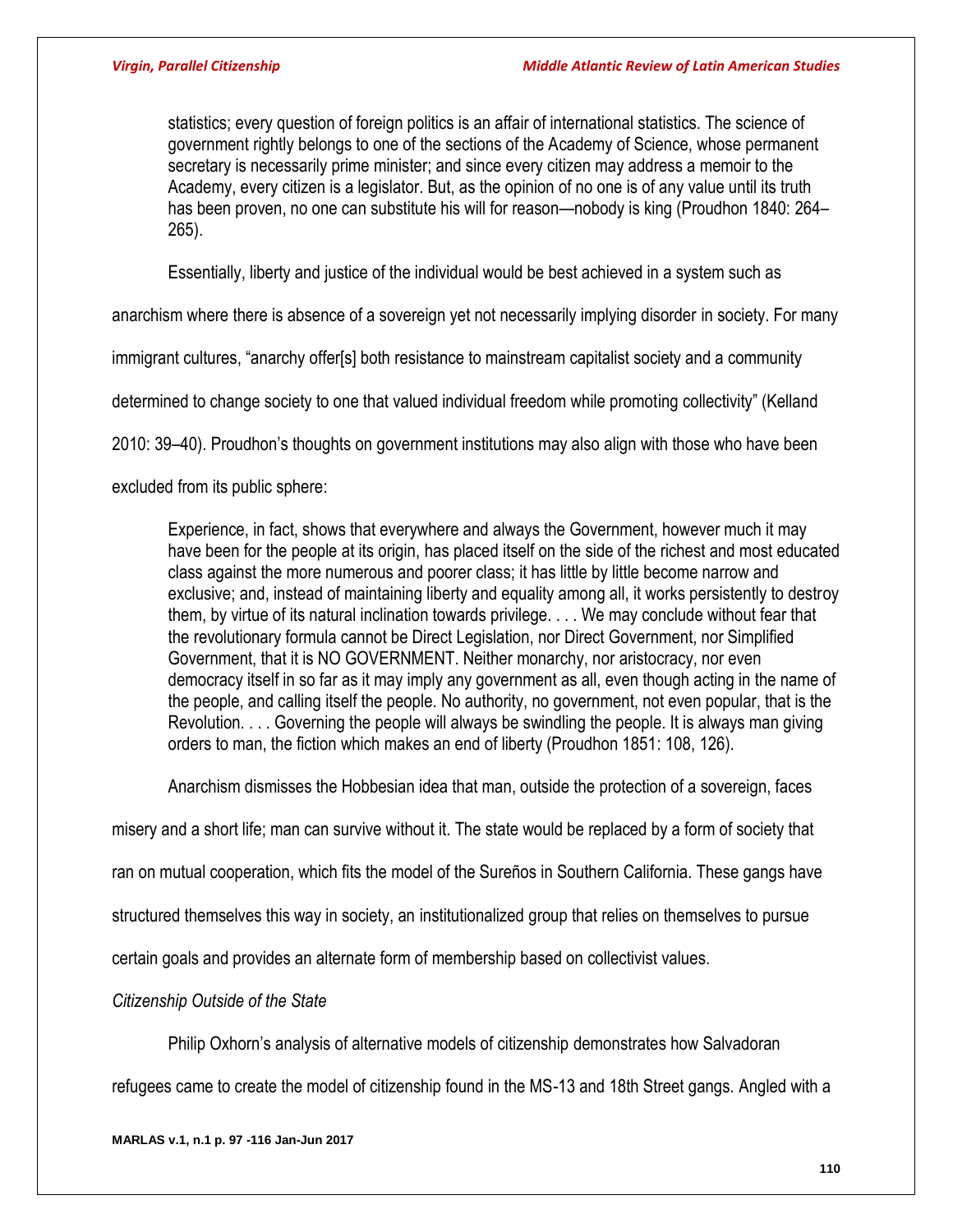historical perspective, he asserts that the structure and development of membership in such gangs is not just a coincidence, but has been in response to their marginalization and negative experience of power structures. Oxhorn acknowledges that the central motivation "for the evolution of citizenship historically has been the mobilization of self-organized groups challenging their own perceived marginalization" (2013: 475). In many ways, this was the state that Salvadorans found themselves in Los Angeles beginning in the 1980s. Citizenship in its most basic form promotes rights and responsibilities under a banner of equality for a predefined group of people. It naturally "distinguishes 'us' from 'others'," yet this implies that there are "tendencies to impose internal homogeneity and external domination over the 'other'" (Oxhorn 2013: 479). The unification and loyalty that is required of members to MS-13 and 18th Street can be considered internal cohesion through identity formation, which rings true to another aspect of citizenship: it is also subjective in that "specific citizenship rights reflect the varying priorities, cultures and histories of different peoples" (Oxhorn 2013: 481). The Latino, and more so Salvadoran, identity of these gangs not only birthed their existence, but also helped unify the gang against other gangs.

During the twentieth century in Latin America, the dominant model of citizenship was *citizenship as cooptation*. Especially for civilians before, during, and after El Salvador's civil war, the privilege to social rights of citizenship—often "segmented, partial and unequal"—depended on "political loyalty and/ or a de facto acceptance of the limits of social change through social mobilization" (Oxhorn 2013: 485). Thus, if civilians were against the Salvadoran regime, their rights to social citizenship were taken away because they were marked as enemies of the state and ruling elites. As social citizenship was taken away, fighting for political citizenship was considered secondary and precarious in light of survival. Furthermore, the last two presidential elections prior to the civil war abused the right to political citizenship because of voter fraud and manipulation of the ballot system.

**MARLAS v.1, n.1 p. 97 -116 Jan-Jun 2017** When Salvadoran refugees fled, and relocated to different parts of the United States, though mainly in California and Texas, they were exposed to another model of citizenship: *citizenship as*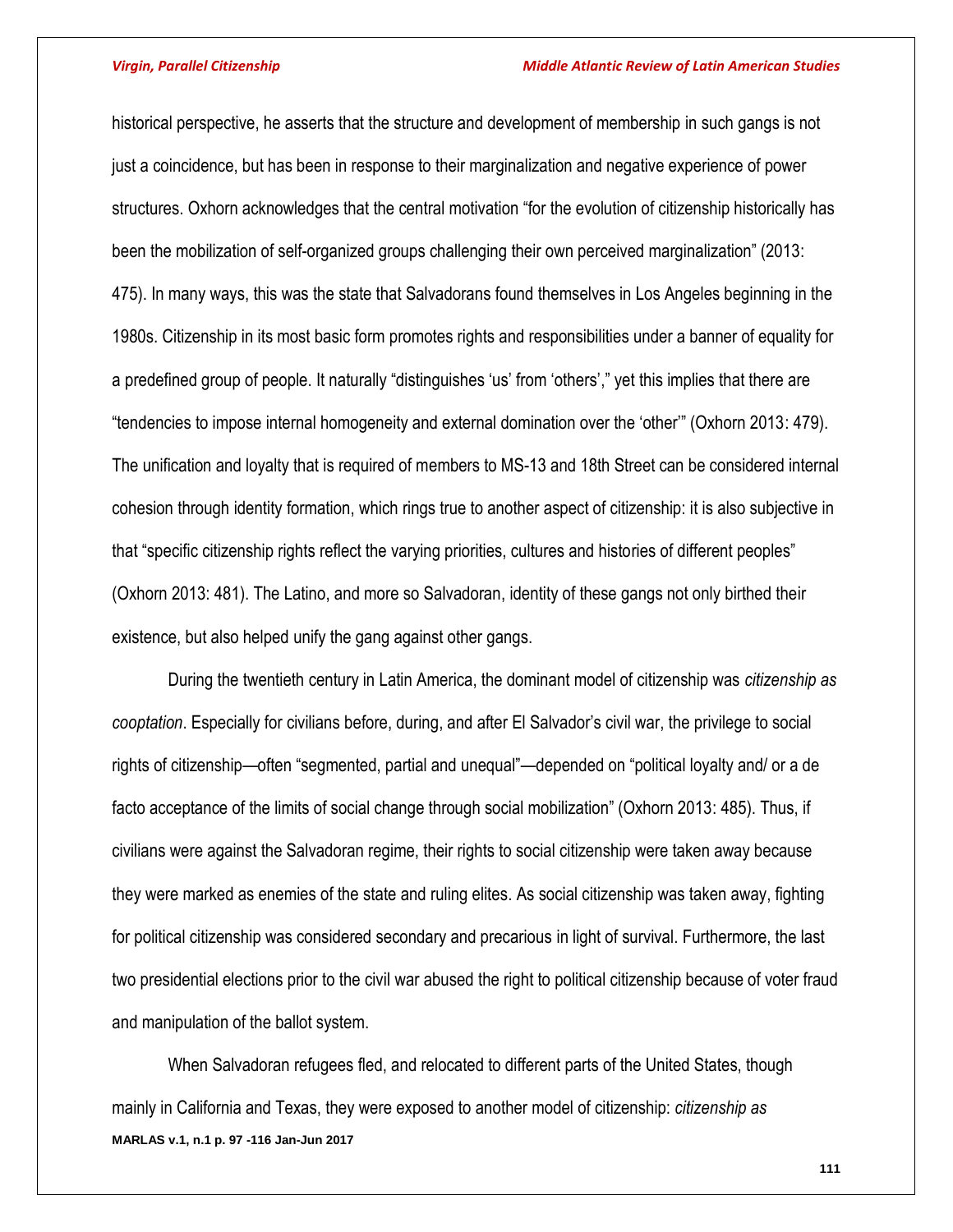*consumption*. It is based on the idea that a citizen's economic resources determine the amount of access he or she has to social and civil rights (Oxhorn 2013: 485). Many members of the Latino community continued to be segmented and marginalized, while inequality remained the same, unable to take part in this free market of voters where voting power is channeled through delegates and the active participation in the public sphere. Oxhorn suggests that this form of exclusion leads to a greater danger: "people will give their political support to apparently effective leaders who promise to address pressing problems by any means, independently of the toll that this takes on both democratic institutions and the quality of citizenship more broadly" (2013: 486). For the Salvadorans in Southern California, their investment in political support went to the Mara Salvatrucha and 18th Street gangs who satisfied the necessities of many members, from an informal job market and source of income to membership and protection.

The gang approached *citizenship as consumption* by transitioning to a third model of citizenship that they created for the Latino community of Southern California: *citizenship as agency*. In this case, the active role that members have within the gang is meant to represent and support the disadvantaged groups that fall within their community. The focus on rights is still material, such as in the case of citizenship as cooptation, since the gangs help members of the community to attain services and opportunities that otherwise they could not attain through the government because of their marginalized status. Some of these social services are seen as priorities, such as healthcare, education and overcoming poverty. Although this model of citizenship favors social rights over other forms, citizenship as agency is the model most likely "to allow for the institutionalization of identity-based rights in that it recognizes the important role actors demanding such rights must play in their definition and enactment" (Oxhorn 2013: 489). The MS-13 and 18th Street gangs have indeed institutionalized themselves in part by becoming agents of collective identity and identification, with a voice and say in achieving certain rights based on their articulated identity as Latinos and Salvadorans.

### **MARLAS v.1, n.1 p. 97 -116 Jan-Jun 2017**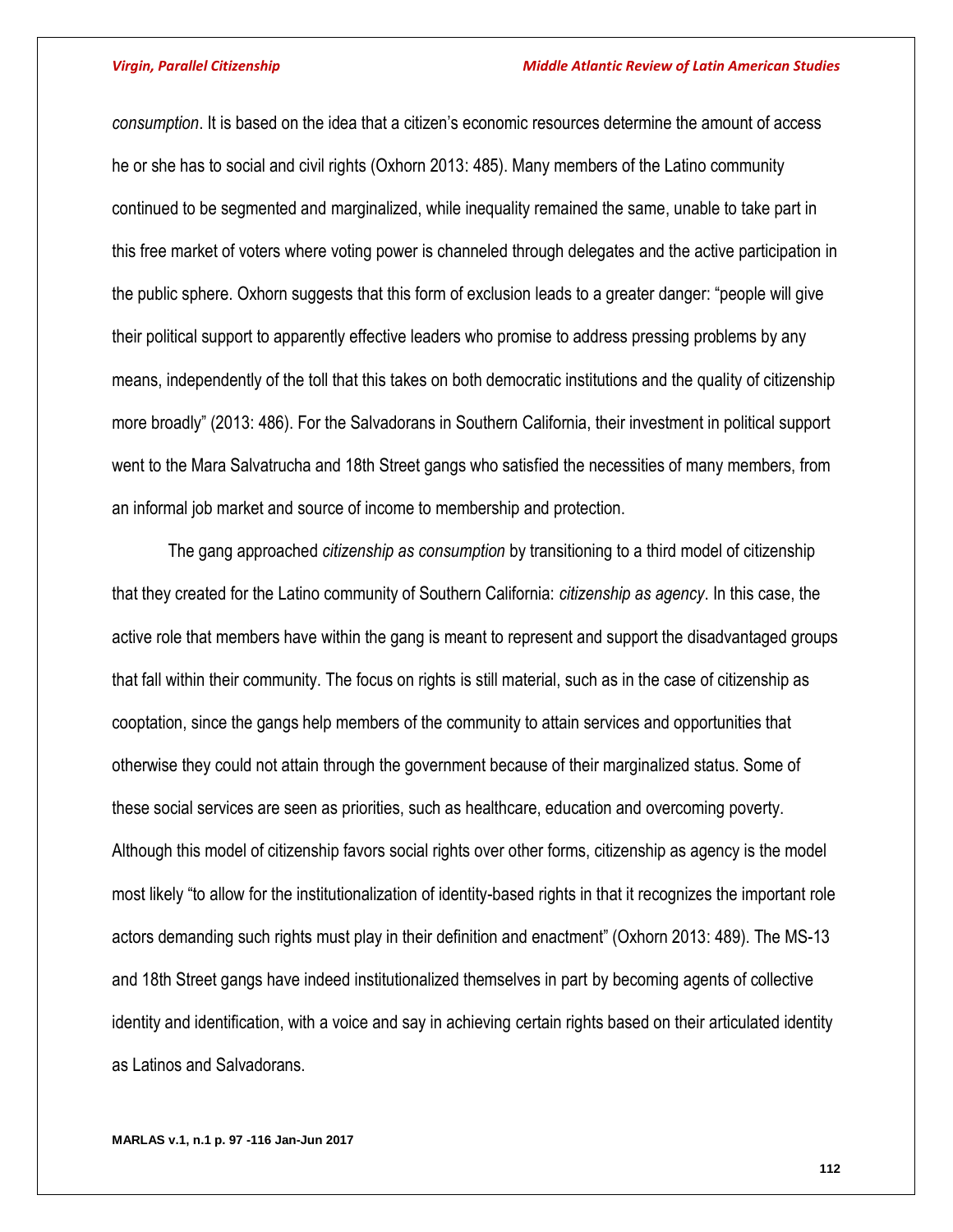Each model of citizenship reviewed specifies a stage that led up to the current formation and model of citizenship that members of these Latino gangs exercise. Citizenship as cooptation was a top-down implementation of citizenship that dictated social and political inclusion through social control and loyalty. The state reinforced systems of inequality while trying to contain and repress potential and actual protest by the popular classes. El Salvador was no different in their means to fight the FMLN-FDR opposition. The transition to the United States revealed another model of citizenship where the criteria was measured more so by economic abilities rather than political loyalty. Here, Salvadorans were limited from contributing to the public sphere, and thus the social contract. This led to the creation of gangs and the variant of the third model of citizenship that has a bottom-up approach to achieving the needs of the community. This variant of the model is guided by the idea that a predefined group can reach effective equality in terms of selforganization. Some would even consider this third model a form of state decentralization, which can be a side effect of what gangs are doing today.

## **Conclusion**

**MARLAS v.1, n.1 p. 97 -116 Jan-Jun 2017** The analysis of both Proudhon's concept of anarchism and Oxhorn's exploration of different models of citizenship enable to follow the evolution of citizenship models that Salvadorans were exposed to, leading to what seems to be a morphed model that combines anarchism with citizenship as agency under the Mara Salvatrucha and 18th Street gangs. Marginalization from the public sphere in the urban Los Angeles setting and negative government interactions are only some of the reasons why these Salvadorans decided to come together and organize themselves in a way that would help them achieve citizenship rights and characteristics that were not attainable through U.S. society. Joining these gangs give them protection and membership from a society that makes them feel "alienated and marginalized by both the dominant urban white culture and the established Mexican American population" (Valdez 2011: 24). The cohesion and identity gives them a sense of political citizenship to exercise against other gangs who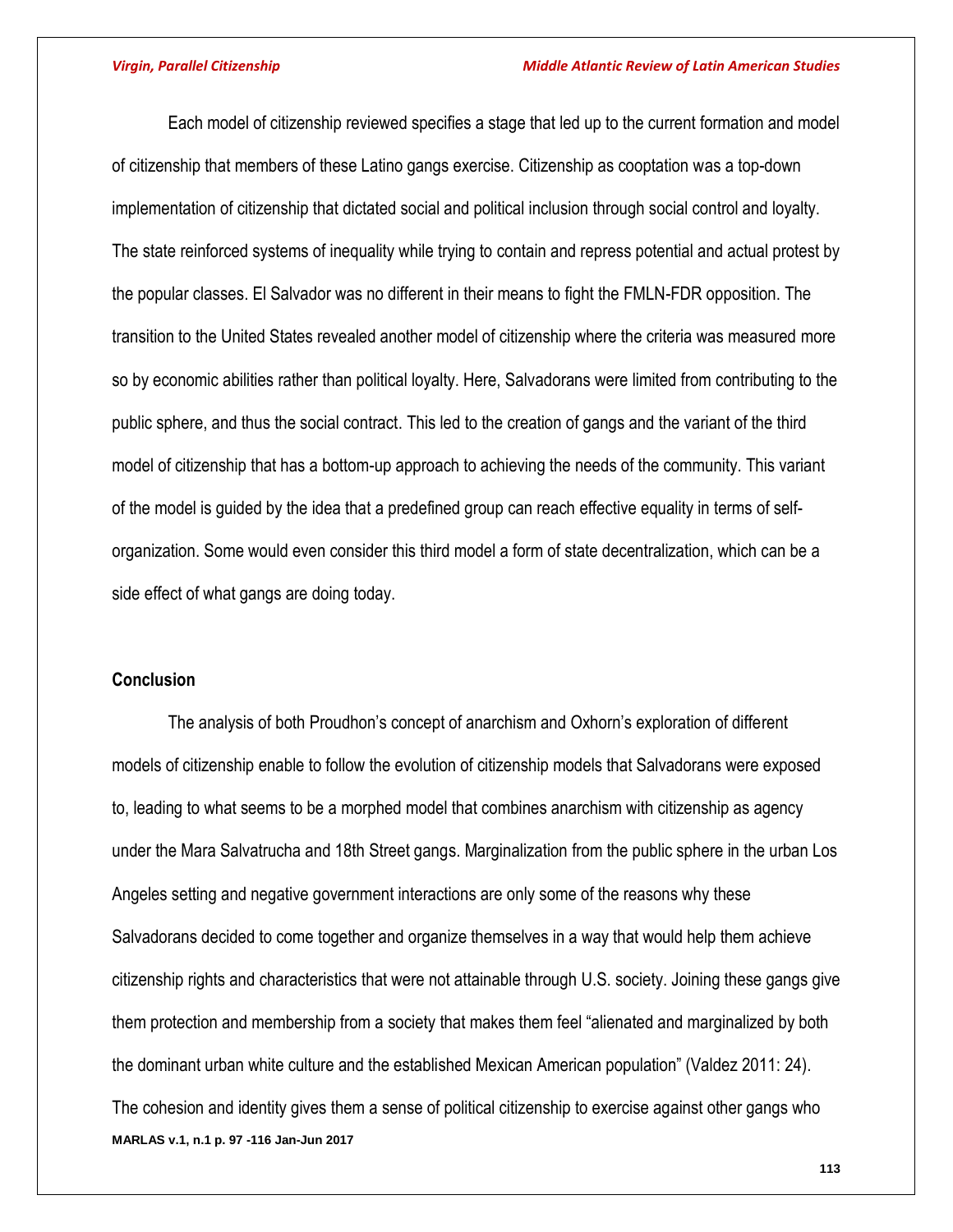challenge them. The extended relationship these members have with the community develops a sense of social and civil citizenship in which the gangs come to represent and replace for some second-generation youth the "family, mistress, employer and nation" as Tom Diaz remarked (2009: 5). Finally, although many have claimed that illicit activity harms citizenship, some refugees and their children did not benefit from consumption as a model of citizenship. As we saw, all these factors have led them to develop the gang frameworks to provide an alternate avenue of attaining social services and acceding resources, providing a form of income and thus a variant of economic citizenship.

Gang members are the product of their experiences, both within society and vis-à-vis the State. Deborah Yashar indicates that they are "a reflection of the weakness of contemporary states and citizenship not only to protect citizens but also to integrate gang members as citizens prior to their recruitment, and during their time, as gang members" (2013: 446). In some ways, the crystallization of gang cultures is the fault of the State for not successfully delivering a form of citizenship that should promote equality or at least access to all forms of entitlements. In other words, that development has been the state's failure to register and flexibly respond to how globalization has affected models of citizenship practiced in specific countries. As migration continues, there is an opportunity for nations and societies to redefine citizenship in a manner that would embrace multiple groups and identities, especially those that have been marginalized and excluded from the public sphere. Perhaps then, democracies would have a second chance to incorporate these Latino gang members, whether they stay in Los Angeles or are deported back to Central America and other regions of the world. If not, they will continue to take it upon themselves to find alternative forms of citizenship fitting their horizons and needs.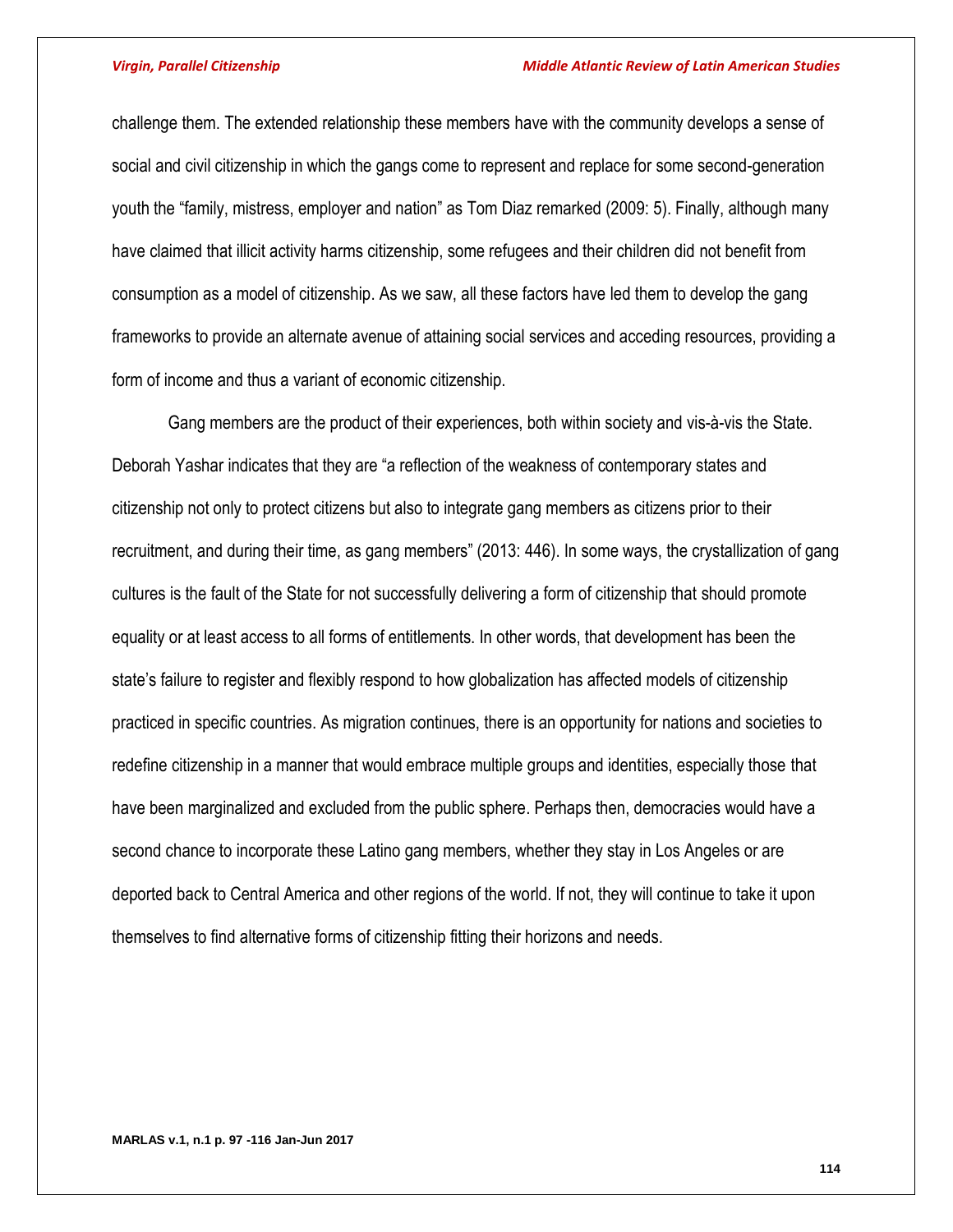## **References**

- Bickford, S 2000 Constructing Inequality: City Spaces and the Architecture of Citizenship. *Political Theory,* 28(3): 355–376.
- Chesney-Lind, M, Shelden, RG, and Joe, KA 1996 Girls, Delinquency, and Gang Membership. In: Huff, CR, ed. Gangs in America, 2<sup>nd</sup> ed. Sage Publications. pp. 185–204.
- Diaz, T 2009 *No Boundaries: Transnational Latino Gangs and American Law Enforcement.* Ann Arbor: University of Michigan Press.
- Gammage, S 2007 El Salvador: Despite End to Civil War, Emigration Continues. Migration Policy Institute. [online access at http://www.migrationpolicy.org/print/4507 last accessed 28 February 2017].
- Hagedorn, John M. 2008. *A World of Gangs: Armed Young Men and Gangsta Culture*. Minneapolis, MN: University of Minnesota Press.
- Hirschi, T 1969 A Control Theory of Delinquency. In: *Causes of Delinquency.* Berkeley: University of California Press. pp. 16–34.
- Kelland, LL 2010 Anarchism. In: Johnston, RD, ed. *Encyclopedia of U.S. Political History. Vol. 4.* Washington, DC: CQ Press. pp. 39–40.

Marshall, TH 1950 *Citizenship and Social Class, and Other Essays.* Cambridge: Cambridge University Press.

Oxhorn, P 2013 When Everything Seems to Change, Why Do We Still Call It 'Citizenship'? In: Sznajder, M, Roniger, L, and Forment, CA, eds. *Shifting Frontiers of Citizenship: The Latin American Experience.* Leiden: Brill. pp. 475–495.

Proudhon, PJ 1840 *What Is Property?* Trans. Tucker, BR London: Reeves, no date.